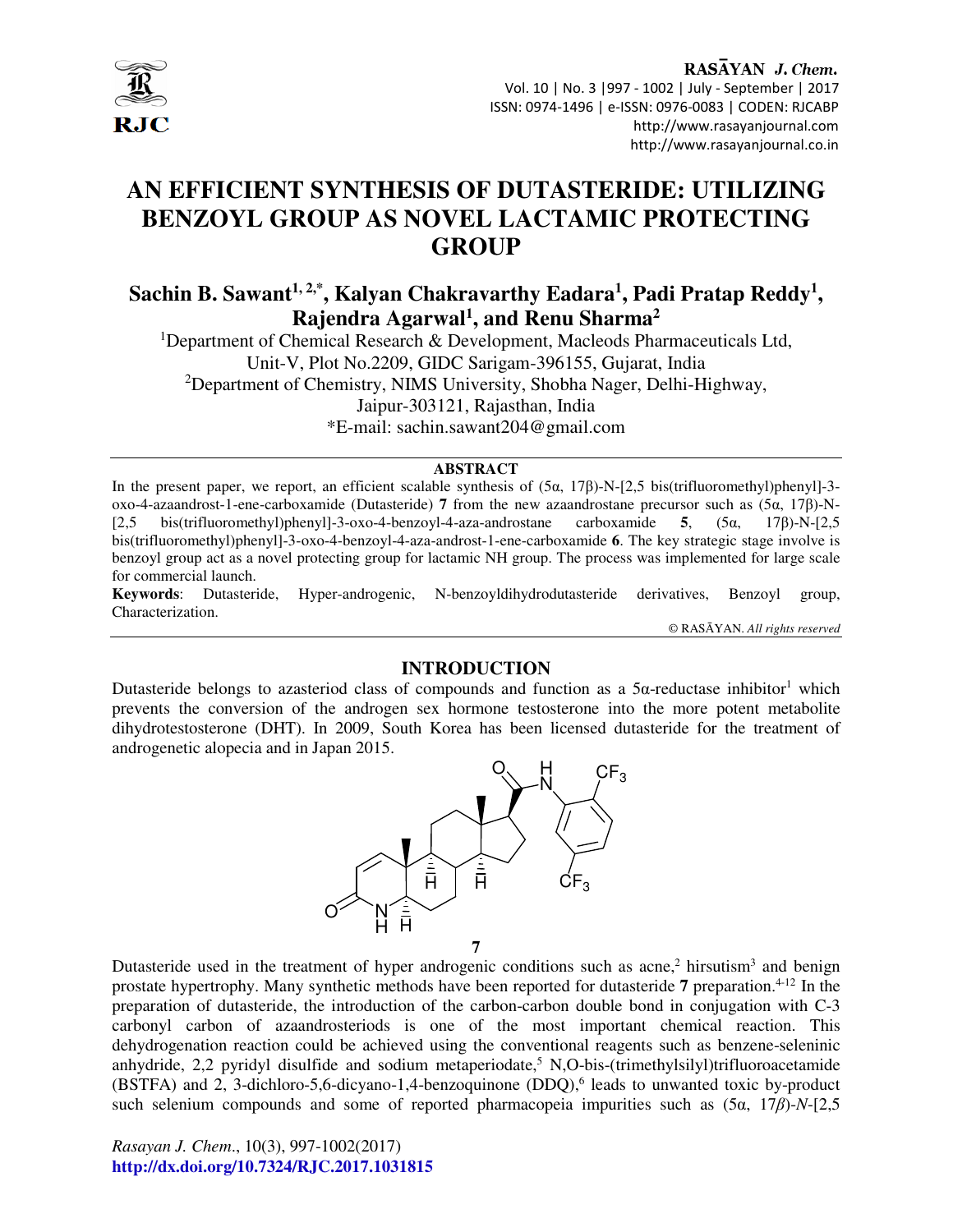Vol. 10 | No. 3 |997 - 1002 | July - September | 2017

bis(trifluoromethyl)phenyl]-3-oxo-4-aza-androstane carboxamide **1**, methyl (5α, 17*β*)-3-oxo -4 azaandrost -1-ene-17-carboxylate **2** (5α, 17*β*)-*N-N*-dimethyl-3-oxo-4-azaandrost-1-ene-17- carboxamide **3**,(17*β*)-*N*-[2,5-Bis(trifluoromethyl)phenyl]-3-oxo-4- azaandrost-1,5(6)-diene-17 carboxamide **4 (Fig.-1**) and thus affords poor quality of dutasteride drug substances. Literature reveals that dutasteride couldn't be easily purified using a conventional method such as recrystallization where it is mixed with impurities.



It is an important to explore an efficient synthesis route that could yield highly pure dutasteride without involving any lengthy purification. The present work (**Scheme-1**) describes an industrially viable and improved process for the preparation of highly pure dutasteride from the novel intermediates. The merits of the present work are:

(1) The dehydrogenation reaction is executed in the penultimate stage also the resulting intermediates can be purified by crystallization from methanol and

(2) The de-protection of benzoyl group can be achieved using inexpensive reagents 70% aq. ethylamine and with mild reaction condition to afford pure dutasteride.

## **EXPERIMENTAL**

### **General Procedure**

All melting points were determined with polmon melting point apparatus <sup>1</sup>H-NMR and <sup>13</sup>C-NMR spectra were recorded on a Bruker 300MHz spectrometer. Chemical shifts are reported in ppm downfield from TMS as an internal standard. Mass spectra were measured on Perkin Elmer PE SCIEX-API 2000 mass spectrometer.

#### **Preparation of 5a**

To a mixture of (5α, 17*β*)-*N*-[2, 5 bis(trifluoromethyl)phenyl]-3-oxo-4-aza-androstane carboxamide**1**(100 g, 0.188 moles) obtained by reported method. 4-dimethylaminopyridine (30 g, 0.24 moles), 4-Chloro benzoyl chloride (45.0 g, 0.25 and toluene (1000 mL) was refluxed for 5 h. Then the mixture was evaporated under reduced pressure to obtain a crude residue. This was dissolved in methylene chloride (700 mL) and washed with water (300 mL). The methylene chloride layer was separated and concentrated under reduced pressure to obtain residue, which was treated with methanol (400 mL) to precipitate the product. The product was filtered, washed with water and dried to obtain **5a** as a white powder (107g, 85%); mp 190-192°C; <sup>1</sup>H NMR (CDCl3, δ ppm): 0.79 (s,3H), 0.92-1.0 (m,2H), 1.19-1.24 (s, 3H), 1.24 (s, 1H), 1.31-1.36 (m, 2H), 1.39-1.47 (m, 2H), 1.48-1.53 (m, 2H), 1.71-1.73 (m, 4H), 1.79-1.81 (m,1H), 1.88-1.92 (m,1H), 2.02-2.09 (d, 1H), 2.25-2.34 (m, 1H), 2.37-2.47 (m, 1H), 2.49-2.60 (m, 1H), 2.63-2.66 (m, 1H), 7.39-7.45 (m, 3H- Ar-H), 7.54 (s, 1H –NH), 7.72-7.74 (d, 1H, Ar-H), 7.78-7.80 (d, 2H, -Ar-H), 8.76 (s, 1H,-ArH); <sup>13</sup>C NMR (CDCl3, δ ppm**):** 12.8, 13.45, 21.12, 23.69, 29.52, 30.11, 32.80, 34.76, 36.04, 37.91, 44.71, 51.55, 58.39, 64.97, 120.38, 120.45, 121.54, 121.77, 121.84, 122.15, 124.49, 124.87, 126.76, 126.81, 126.86, 129.06, 130.75, 134.87, 135.20, 136.44, 139.87, 171.50, 172.99, 176.26. MS (ESI, m/z): 669.8

#### **Preparation of 5b**

This compound was prepared in a similar way to **5a**, using **1** (10g, 0.0188 moles), 4 dimethylaminopyridine (3.0 g, 0.024 moles) and 4-nitrobenzoyl chloride (5.16g, 0.027 moles). The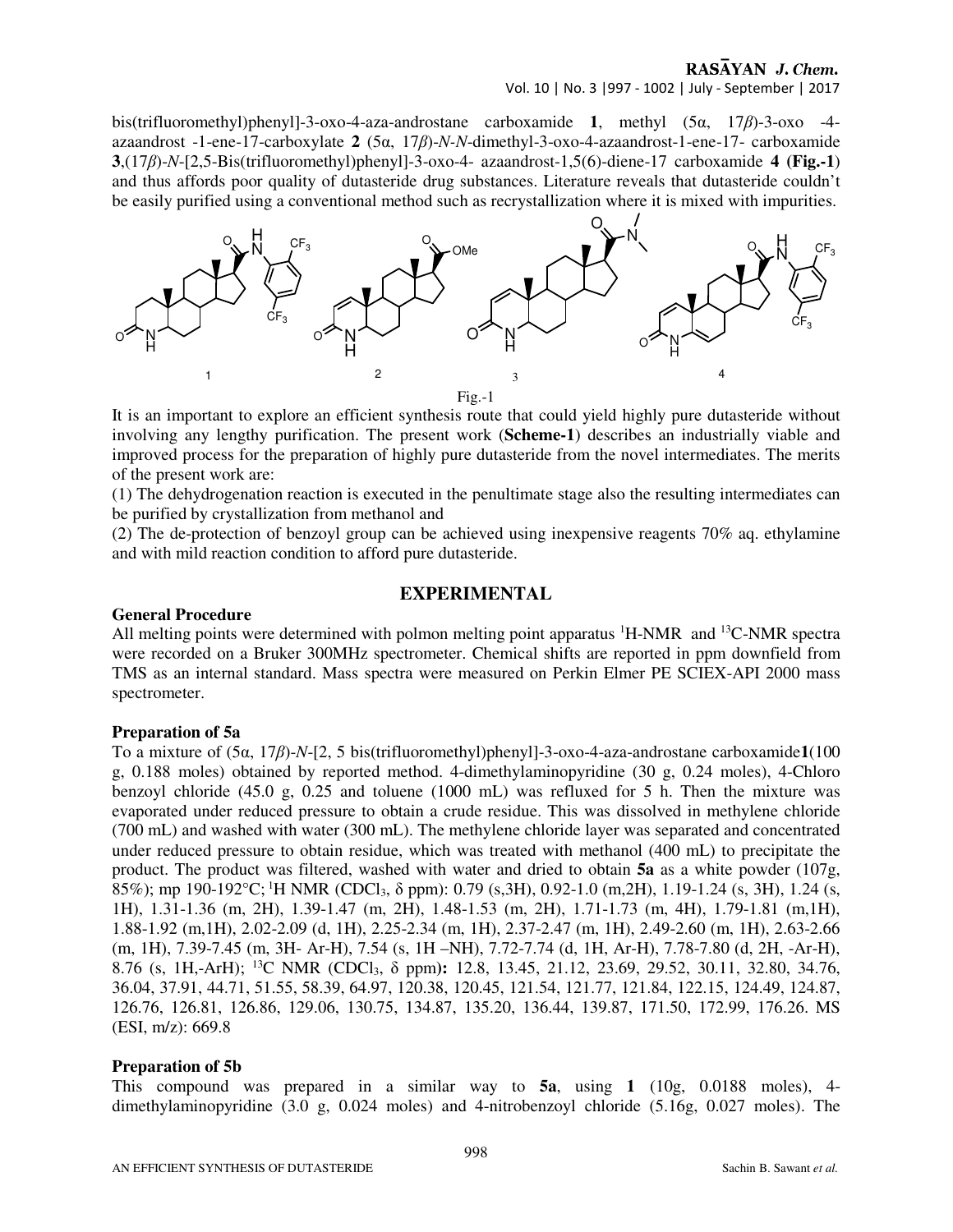Vol. 10 | No. 3 |997 - 1002 | July - September | 2017

product **5b** was obtained as a pale yellow solid (11.2g,  $87\%$ ); mp 244-246 °C; ; <sup>1</sup>H NMR (CDCl<sub>3</sub>,  $\delta$  ppm): 0.81(s,3H, -CH<sub>3</sub>), 0.97-0.99 (m,1H,), 1.0-1.1 (m,1H), 1.23-1.27 (s, 3H, -CH<sub>3</sub>), 1.23-1.27 (s,1H), 1.32-1.41 (m, 6H), 1.73-1.78 (m, 3H),1.91-2.0 (m, 2H), 2.01-2.06 (m, 1H), 2.11-2.13 (d, 1H), 2.31-2.36 (m, 1H), 2.36-2.41 (t,1H), 2.49-2.65 (m, 1H), 2.65-2.68 (m, 1H), 3.71-3.72 (dd, 1H), 7.4 & 7.94 (d, 2H, Ar-H),7.53(s, 1H, Ar-H), 7.92-7.94 (d, 2H, Ar-H), 8.26-8.28 (d, 2H, Ar-H), 8.77 (s,1H,-NH); <sup>13</sup>C NMR (CDCl3, δ ppm**):** 12.9, 13.4 (-CH3), 21.4, 23.6, 24.1, 29.5, 30.2, 32.6, 34.7, 36.07, 37.8, 44.7, 51.5, 55.6, 58.3, 65.2, 119.0, 120.4, 121.7, 122.1, 123.8, 124.8, 126.8, 127.1, 127.5, 129.7 134.8, 135.5, 136.4, 141.3, 150.0, 171.4, 173.5 (-C=O), 175.5 (-C=O) ; MS (ESI, m/z): 680.3.



## **Preparation of 5c**

This compound was prepared in a similar way to **5a**, using **1** (10.0g, 0.0188 moles), 4 dimethylaminopyridine (3.0 g, 0.024 moles) and 3-nitrobenzoyl chloride (5.16 g, 0.027 moles). The product **5c** was obtained as a pale yellow solid (10.8 g, 84%); mp 213-215 °C; <sup>1</sup>H NMR (CDCl<sub>3</sub>,  $\delta$  ppm): 0.81(s, 3H, -CH3), 0.97-0.99 (m, 1H), 1.0-1.1 (m, 1H), 1.23-1.27 (s, 3H, -CH3), 1.23-1.27 (s, 1H), 1.32- 1.41(m, 6H), 1.73-1.78 (m ,3H), 1.91-2.0 (m, 2H), 2.01-2.06 (m, 1H),2.11-2.13(d, 1H),2.31-2.36 (m, 1H), 2.36-2.41 (t, 1H), 2.49-2.65 (m, 1H), 2.65-2.68 (m, 1H),3.71-3.72 (dd, 1H) 7.4 & 7.94 (d, 2H, Ar-H),7.53 (s, 1H, Ar-H), 7.92-7.94 (d, 2H, Ar-H), 8.26-8.28 (d, 2H, Ar-H), 8.77(s, 1H, -NH) ; <sup>13</sup>C NMR (CDCl<sub>3</sub>,  $\delta$ ppm**):** 12.9, 13.4(-CH3), 21.4, 23.6, 24.1, 29.5, 30.2, 32.6, 34.7, 36.07, 37.8, 44.7, 51.5, 55.6, 58.3, 65.2,119.0, 120.4, 121.7, 122.1, 123.8, 124.8, 126.8,127.1, 127.5, 129.7 134.8, 135.5, 136.4, 141.3, 150.0, 171.4, 173.5(-C=O), 175.5(-C=O) ; MS (ESI, m/z): 680.3.

#### **Preparation of 5d**

This compound was prepared in a similar way to **5a**, using **1** (10.0 g, 0.0188 moles), 4 dimethylaminopyridine (3.0 g, 0.024 moles) and benzoyl chloride (5.0 g, 0.035 moles). The product **5d** was obtained as a white solid (9.7g, 82 %); mp 278-280 °C; <sup>1</sup>H NMR (CDCl<sub>3</sub>),  $\delta$  ppm): 0.71 (s,3H), 0.87-0.97 (m,2H), 1.11-1.16 (s, 3H), 1.22-1.25 (m, 1H), 1.27-1.33 (m, 2H), 1.35-1.41 (m, 2H), 1.44-1.53 (m, 2H), 1.71-1.73 (m, 4H), 1.79-1.81 (m,1H), 1.88-1.92 (m,1H), 2.02-2.09 (d, 1H), 2.25-2.34 (m, 1H), 2.37- 2.47 (m, 1H), 2.49-2.60 (m, 1H), 3.56-2.60 (d, 1H), 7.33-7.35 (m, 3H- Ar-H), 7.45-7.48 (d, 2H –NH),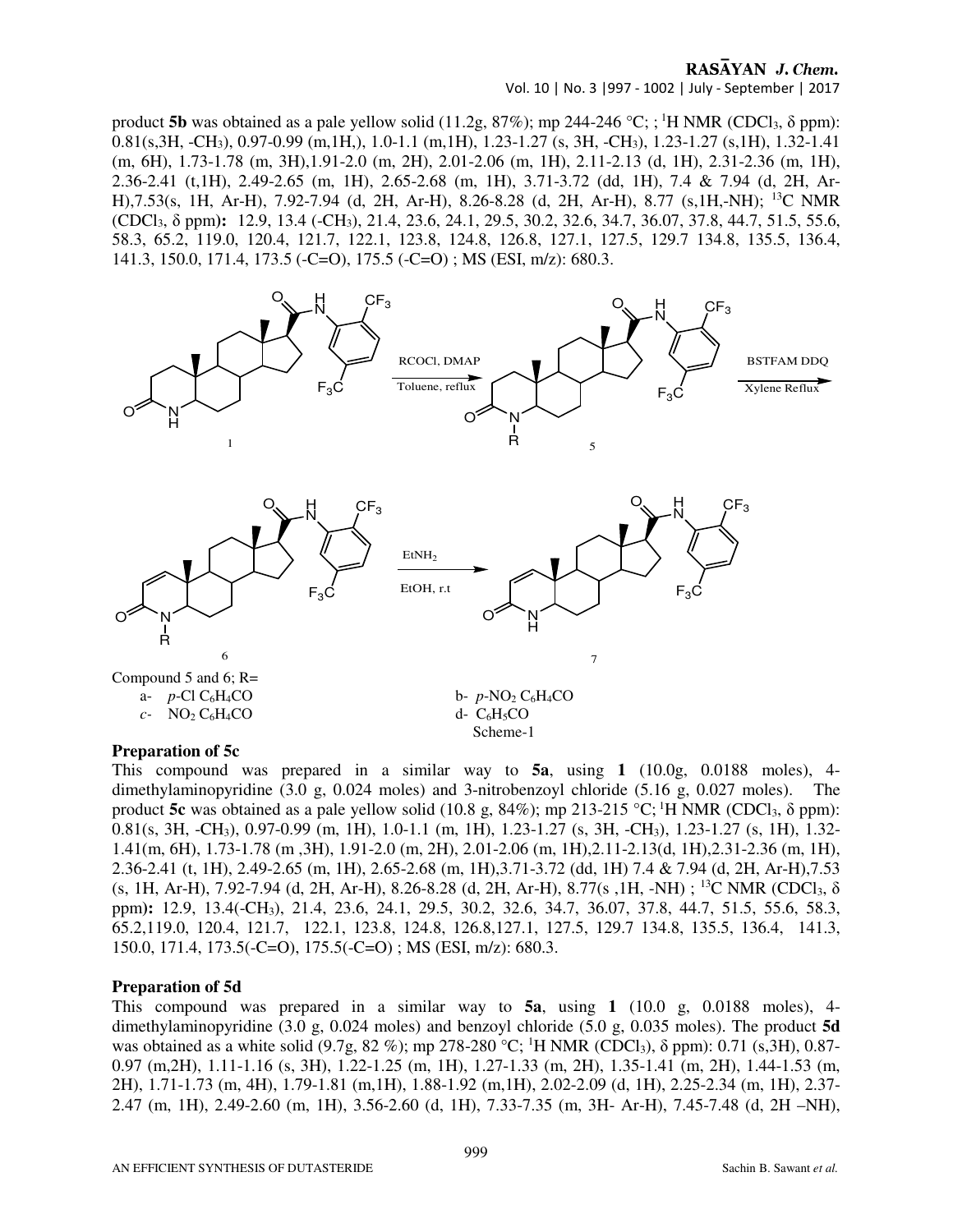Vol. 10 | No. 3 |997 - 1002 | July - September | 2017

7.63-7.65 (d, 1H, Ar-H), 7.78-7.80 (d, 2H, -Ar-H), 8.67 (s, 1H,-ArH) ; <sup>13</sup>C NMR (CDCl3, δ ppm**):** 11.73, 12.40, 2.0.0, 22.63, 23.15, 28.51, 29.0, 31.86, 33.74, 35.0, 36.89, 43.69, 50.53, 54.66, 57.35, 63.89, 119.37, 119.4, 120.53, 120.73, 120.83, 121.11, 123.45, 123.83, 125.71, 125.76, 125.81, 126.16, 127.66, 128.4, 132.45, 133.83, 134.16, 134.65, 135.41, 170.48, 171.74, 176.20. ; MS (ESI, m/z): 635.4.

#### **General Procedure for the synthesis of compounds 6a-d Preparation of 6a**

A mixture of benzoyl derivative **5a** (9.0g, 13.46 mmol), DDQ (6.4 g, 28.19 mmol), bis (trimethylsilyl) trifluoroacetamide (BSTFA, 18.0 g, 70.04 mmol), 3 drops of triflic acid and xylene (50 mL) were stirred at ambient temperature for 1-2 hr. The reaction mixture was then stirred at mild reflux for 4 hr. The solvent was removed under reduced pressure, and the product was isolated from methanol to get 6**a** as a white solid (8.1 g, 89 %); mp 209-211 °C; <sup>1</sup>H NMR (CDCl<sub>3</sub>): 0.82 (s, 3H), 1.12- 1.25 (m, 2H), 1.30 (s, 3H), 1.36-1.38 (m, 3H), 1.39-1.43 (m, 3H), 1.59-1.76 (m, 4H), 1.8-1.9 (m, 3H),2.26-2.28(t,1H), 3.71-3.74 (d, 1H), 5.72-5.75 (d, 1H), 6.91-6.93 (d, 1H),7.30-7.34 (t, 3H- Ar-H), 7.35-7.41 (d, 1H Ar-H),7.43 (s, 1H,-NH proton), 7.45-7.61 (d, 1H, Ar-H), 7.63-7.80 (d, 2H, Ar-H), 8.60 (s, 1H, Ar-H);<sup>13</sup>C NMR (CDCl3, δ ppm**):** 120.29, 120.46, 121.26, 121.70, 121.78, 122.54, 124.88, 125.32, 126.67, 126.82, 126.89, 128.49, 128.89 130.92, 134.35, 134.46, 135.33, 136.42, 139.70, 152.4, 166.4, 171.26, 174.3; MS (ESI, m/z): 667.8

# **Preparation of 6b**

This compound was prepared in a similar way to 6**a**, using compound **5b** (9.0 g, 13.24 mmol), DDQ (4.85 g, 21.36 mmol), BSTFA (15.42 g, 59.9 mmol) and 1 drop of triflic acid. The product **6b** was obtained as a white solid (7.5 g, 83%); mp 230-232 °C. <sup>1</sup>H NMR (CDCl<sub>3</sub>,  $\delta$  ppm): 0.83 (s, 3H), 1.1-1.19 (m, 2H), 1.28 (s, 4H), 1.33-1.78 (m, 5H), 1.78-1.9 (m, 2H), 1.79-1.94 (m, 2H), 1.97-2.16 (d, 1H), 2.19-2.30 (m, 1H), 2.37-2.42 (m, 2H), 3.85-3.88 (d, 1H, C<sub>2</sub>-H), 7.10-7.12 (d, 1H, C<sub>1</sub>-H), 7.45-7.42 (d, 1H, Ar-H), 7.53 (s, 1H, -NH), 7.73-7.75 (d, 1H, -Ar-H), 7.94-7.96 (d, 2H, -Ar-H), 8.26-8.28 (d, 2H, Ar-H), 8.77 s, 1H, -Ar-H); <sup>13</sup>C NMR (CDCl<sub>3</sub>, δ ppm): 13.4 (-CH<sub>3</sub>), 14.2, 21.2, 29.5, 35.0,37.8, 40.1, 44.6, 47.9, 55.6, 58.2, 64.7,120.3, 120.3, 120.4, 120.5, 121.4, 121.7, 122.1, 122.2, 123.7, 124.4, 124.8, 126.8, 129.9, 134.9, 135.2, 136.3, 141.5, 149.9, 153.4, 166.5, 171.2, 173.5(C=O); MS (ESI, m/z): 678.2

## **Preparation of 6c**

This compound was prepared in a similar way to **6a**, using compound **5c** (9.0 g, 13.24 mmol), DDQ (4.85 g, 21.36 mmol), BSTFA (15.42 g, 59.9 mmol) and 1 drop of triflic acid. The product 6**c** was obtained as a white solid (7.8 g, 86%); mp 157-159 °C. <sup>1</sup>H NMR (CDCl<sub>3</sub>,  $\delta$  ppm): 0.82 (s, 3H), 1.1-1.3 (m, 3H), 1.3 (s, 3H), 1.36-1.42 (m, 1H), 1.45-1.57 (m, 4H), 1.77-1.85 (m, 2H), 1.89-1.96 (m, 2H), 2.16-2.19 (d, 1H), 2.3- 2.43 (m, 3H), 3.86-3.9 (dd, 1H), 5.85-5.88 (d, 1H, -H), 7.1-7.13 (d, 1H, C1-H), 7.45-7.47 (d, 1H, Ar-H), 7.54 (s, 1H,- NH), 7.62-7.66 (t, 1H, Ar-H), 7.73-7.75 (d, 1H, -Ar-H), 8.13-8.15 (d, 1H, Ar-H), 8.37-8.39 (dd, 1H, Ar-H), 8.63-8.64 (t,1H, Ar-H), 8.76 (s, 1H, Ar-H);<sup>13</sup>C NMR (CDCl3, δ ppm**):** 13.4, 14.2, 21.2, 29.5, 35.0, 37.8, 40.1, 44.7, 47.9, 55.6, 58.2, 64.6, 120.3,120.4, 120.5, 121.1, 121.5, 122.1, 122.2, 124.1,124.4, 124.8, 126.8, 127.1, 129.7, 134.7, 135.2, 136.3, 137.8, 148.2, 153.4, 166.6, 171.3, 173.2 (C=O); MS (ESI, m/z): 678.2

## **Preparation of 6d**

This compound was prepared in a similar way to **6a**, using compound **5d** (9.0 g, 14.18 mmol), DDQ (5.10 g, 22.46 mmol), BSTFA (16.0 g, 62.25 mmol) and 1 drop of triflic acid. The product **6d** was obtained as a white solid (8.3 g, 92 %); mp 269-271 °C; <sup>1</sup>H NMR (CDCl<sub>3</sub>, δ ppm): δ 0.69 (s, 3H), 0.94-1.04 (m, 2H), 1.30 (s, 3H), 1.36-1.38 (m, 3H), 1.39-1.43 (m, 3H), 1.59-1.76 (m, 4H), 1.8-1.9 (m, 3H), 2.25-2.30 (m, 1H), 3.85-3.86 (d, 1H), 5.85-5.88 (d, 1H),7.02-7.06 (d, 1H- Ar-H), 7.26 (s, 2H Ar-H),7.47 -7.75 (d, 1H, Ar-H), 7.80-7.83 (d, 2H, Ar-H), 8.77- 8.79 (s, 1H, Ar-H);<sup>13</sup>C NMR (CDCl3, δ ppm**)**: 12.43,12.95, 20.18, 22.36, 22.68, 23.08, 28.45, 33.99, 36.70, 38.97, 43.67, 46.91, 54.60, 57.01, 63.25, 119.55, 119.78, 119.82,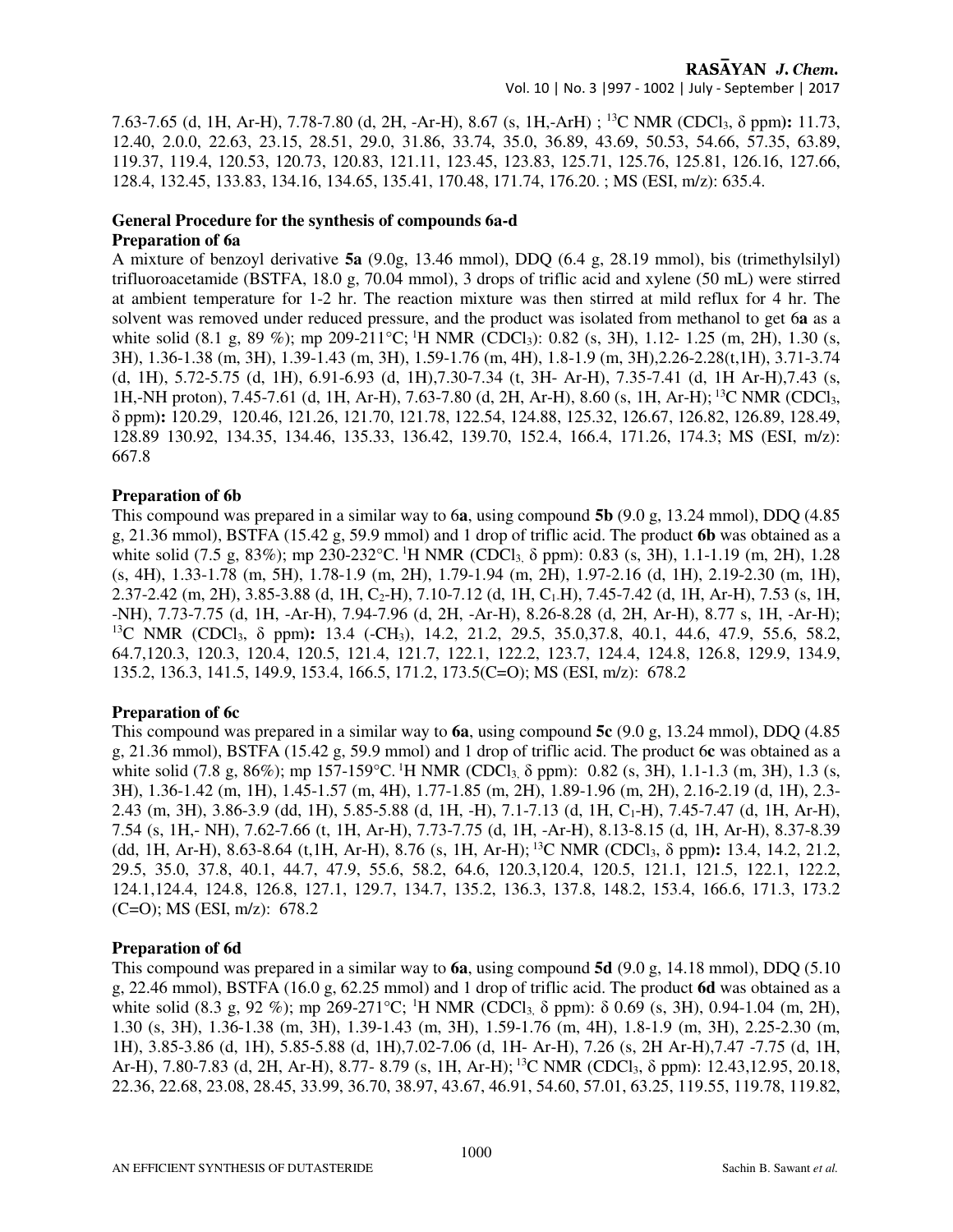120.76, 120.99, 121.0, 121.29, 121.49, 123.47, 123.78, 125.82, 125.88, 127.59, 128.58, 132.33, 133.69, 134.0, 134.8, 135.4, 151.34, 165.41, 170.51, 174.4, MS (ESI, m/z): Found: 633.39

## **General Procedure for the de-protection**

A mixture of 6a-d (8.0 g, 15.0 mmol), 70% aqueous ethylamine solution (1.5 mL, 23.33 mmol) and ethanol (50 mL) were stirred at ambient temperature for 15 hr. The solvent was removed under reduced pressure and the product was isolated in a mixture of ethyl acetate and tetrahydrofuran to obtain **7** as a white solid. This product was suspended in water (500 mL) and stirred at room temperature for 4 h. The product was filtered and dried to get dutaseride (4.8 g, 88%); mp 250-251 °C. <sup>1</sup>H NMR, <sup>13</sup>C NMR, and Mass data have been described in the text. Thus obtained 7 is high in pure i.e. 99.9% with  $\leq 0.05\%$  of impurity 1, 0.01% of impurity 2, 0.05% of impurity 3, 0.02% of impurity 4 by HPLC.

## **RESULTS AND DISCUSSION**

Initially, (5α,17*β*)-*N*-[2,5 bis(trifluoromethyl)phenyl]-3-oxo-4-aza-androstane carboxamide **1** was treated with benzoyl chloride or substituted benzoyl chloride in the presence of 4-dimethylaminopyridine to obtain *N*-benzoyldihydrodutasteride derivatives **(5a-d**) (Scheme-1) The structures of Nbenzoyldihydrodutasteride derivatives were characterized by <sup>1</sup>H-NMR, <sup>13</sup>C-NMR, and mass spectral data. The silylation of amide functionality of *N*-benzoyldihydrodutasteride using N,O-bis(trimethylsilyl) trifluoroacetamide (BSTFA) leads to formation of enolization towards the  $\Delta^2$  position favours the C-2 carbon of the silylated compound to react with 2,3-dichloro-5,6-dicyano-1,4-benzoquinone (DDQ) to yield intermediate complex, which decomposed due to thermal treatment favour the dehydrogenation at the ∆ 1,2 position and thus affords the *N*-benzoyl dutasteride derivatives **(6a-d)**. The isolation of pure *N*benzoyl dutasteride derivatives **(6a-d)** obtained from its crystallization from methanol. It is observed that dutasteride related impurities including pharmacoepial impurities (1-4) get eliminated in the methanol filtrate.

In the present work, dutasteride was obtained after deprotecting the lactam N-benzoyl group of compounds **(6a-d**), provides a novel method for protection and deprotection of lactam NH group of azaandrostane derivatives. The hydrolysis of benzoyl group with hydrazine hydrate gives excellent yield dutasteride with 98% purity; however, the de-protection carried out with aqueous ethylamine solution in ethanol gives advantageously desired product. Finally, crude dutasteride product on crystallization from the acetonitrile yielded highly 99.8% pure dutasteride (7a-d) as seen by HPLC method.

In conclusion, we have developed a concise, robust process for the production of dutasteride. The synthesis features provide a new industrially viable process to prepare dutasteride with more than 99.5% purity by the simple and convenient process. The process involves the protection and deprotection of benzoyl group on the lactam NH group of azaandrostane derivatives and precise control over the purity of final drug substances.

## **ACKNOWLEDGEMENT**

Authors thank the management of Macleods Pharmaceuticals Limited, Mumbai for their support. Authors also thanks to the Analytical Research Department for their help in this work.

#### **REFERENCES**

- 1. G.H. Rasmusson, G.F. Reynolds, N.G. Steinberg, E .Walton, G.F. Patel, T. Liang, M.A. Cascieri. A.H. Cheung, J.R. Brooks and C. Berman, *J. Med. Chem.*, **29**, 2298 (1986).
- 2. L. S. Smith and J. J. Tegeler, *Ann. Rep. Med. Chem.*, **24**, 177 (1989).
- 3. J. R. Book, *Clin. Endocrinol. Metab.*, **15,** 391 (1986).
- 4. D. V. N. S. Rao, N. T. Ganala, J. P. Koilpillai, D. Ramesh, S. Meenaskshisundaram and N Andra, *J. Hetrocyclic Chem.*, **44**, 663 (2007).
- 5. M. Jasic, H. Kollmann, B. Lachmann, C. Noe, K. Zobl, WO Patent 066,195 (2005).
- 6. A. Bhattacharya, H. Dimicheleulf, W. Dollingalan, J. Douglas Edward, J. Grabowski, *J. Am. Chem. Soc.*, **110**, 3318 (1988).